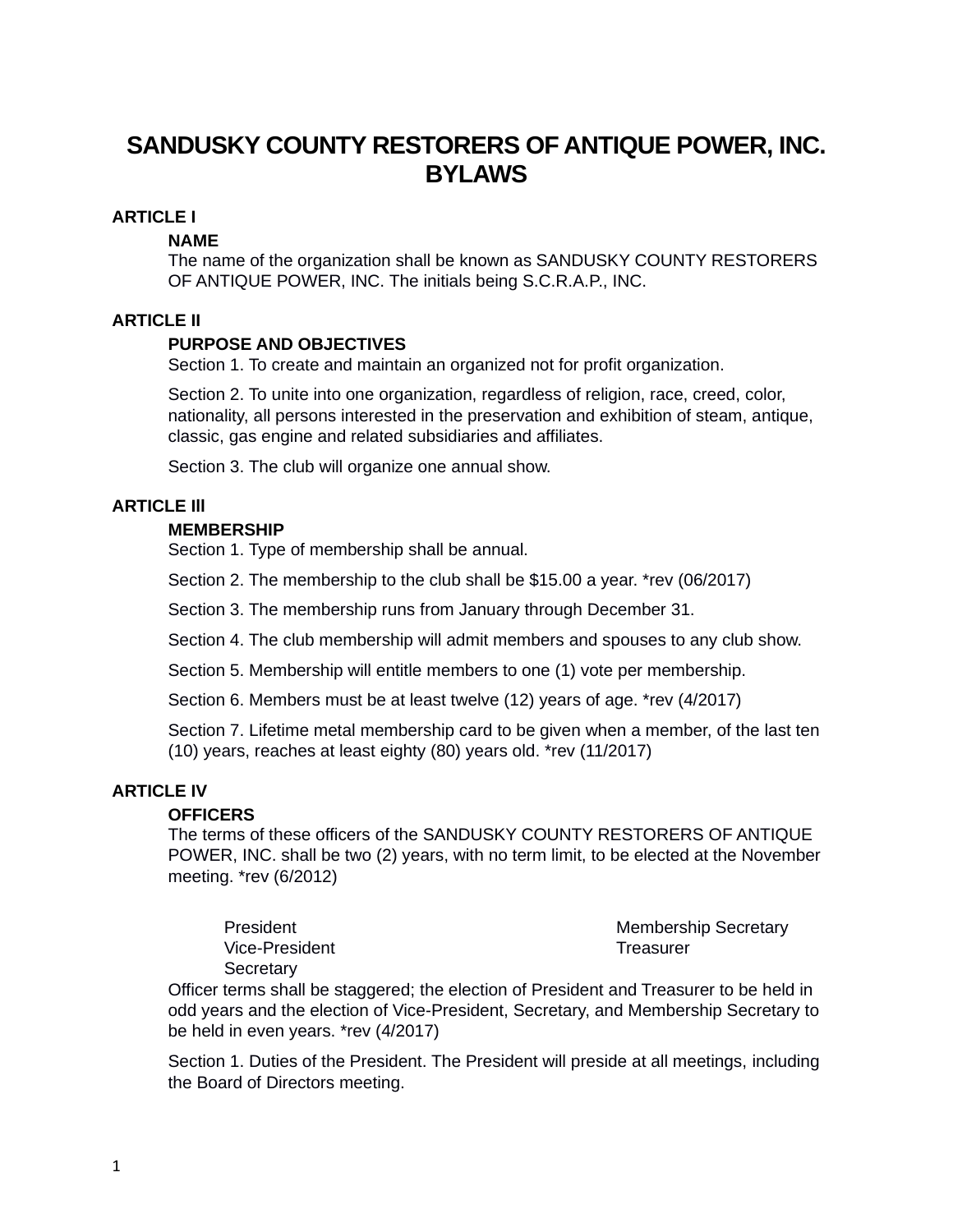Section 2. Duties of the Vice-President. In the absence of the president or treasurer, the vice-president shall perform the duties of the president or treasurer. The vice-president shall oversee all committees. \*rev (3/2018)

Section 3. Duties of the Secretary. To keep the minutes of the meetings. To take roll call. To read minutes of previous meetings. To read important correspondence. To notify committees of their business. To take charge of all documents belonging to the club when required. To call a meeting to order in the absence of the president and vicepresident.

Section 4. Duties of the Membership Secretary. To have a list of all officers, board members and general membership. To notify all members of meeting, show dates and locations. Collect monies for membership and issue membership cards and monthly turn monies over to the treasurer. To prepare newsletter. \*rev (4/2017)

Section 5. Duties of the Treasurer. To maintain a neat, accurate and businesslike set of records of all financial activities. To monitor value of investments. To Report transactions and account balances at board and general meetings each month. To pay all bills with 30 days of receipt (for any bill over \$250.00 acquire approval of the board of directors). To distribute and collect money at the show.

Section 6. As an elected officer/or director, at the discretion of the board, you are:

- a. Exempt from membership fees
- b. Exempt from Camping maintenance fees
- c. Entitled to Christmas Dinner tickets (2)
- d. Entitled to early camping set up
- e. Entitled to a hat and a shirt

Show chairpersons are:

- a. Exempt from camping maintenance fees
- b. Entitled to Christmas Dinner tickets (2)
- c. Entitled to early camping set up
- d. Entitled to a hat and shirt

#### **ELECTION PROCEDURES: Officers and Directors**

At the October meeting before the election of officers in November, the Nominating Committee will give its recommendations and the President will ask for nominations from the floor, and any nominations from the floor will be added to the list of candidates. The new officer/directors will take office in January after the yearly audit.

No memberships will be sold from October 31st until after the elections are held each year. Valid membership card to be verified before receiving a ballot. All voting shall be done by written ballot.

Any person nominated must be a member in good standing by attending four (4) meetings in the current membership year of the election. \*rev (4/22) To be nominated for President, must have held a lessor office for a minimum of one year.

All elected officers must attend a majority of the meetings in a calendar year. No member to hold more than one elected position at any one time.

When an office becomes open due to death, resignation, or removal, the directors will appoint a replacement to finish the term.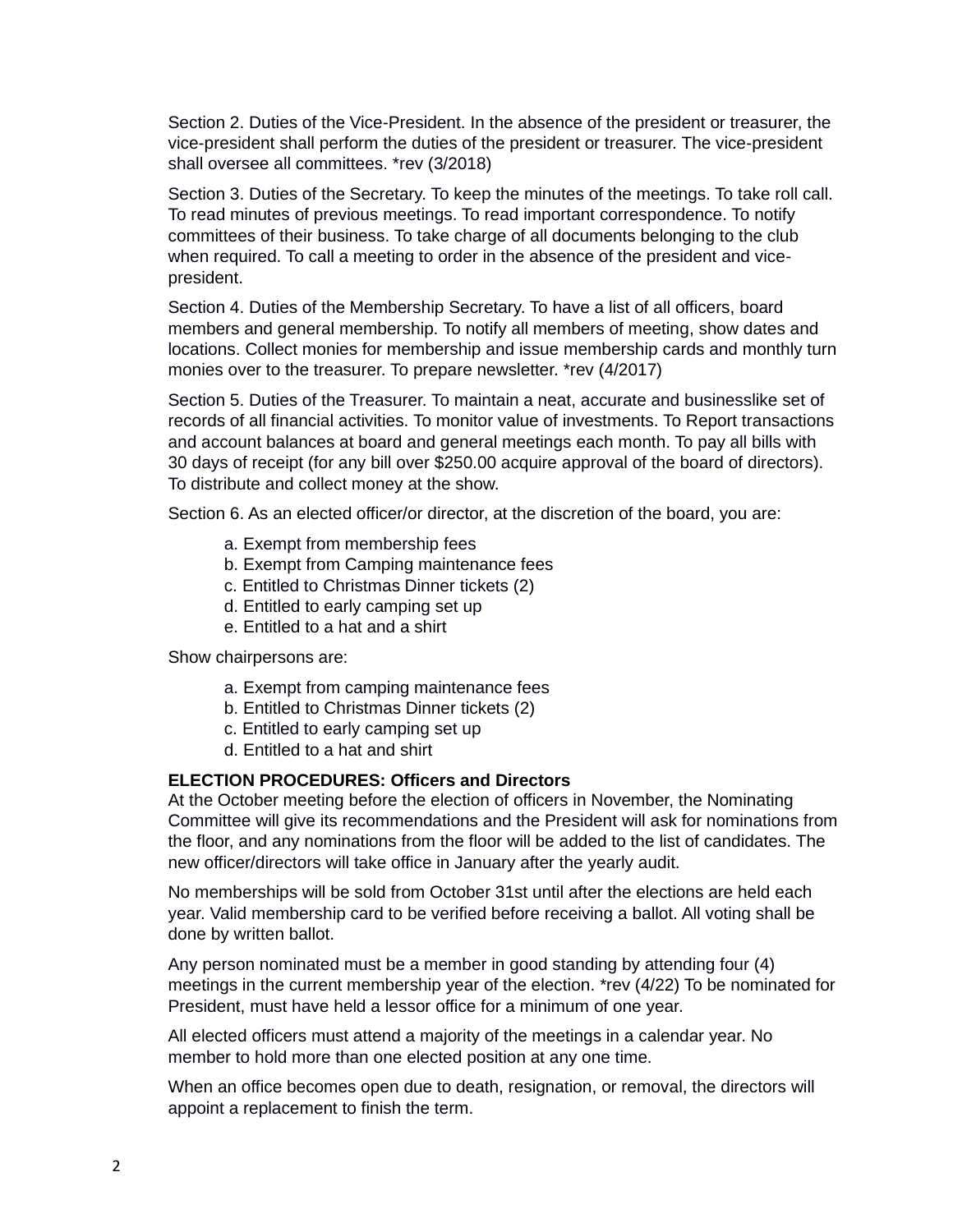Ballots are to be handled by four (4) directors, who are not on the ballot. The results will be given to the President and then it is the responsibility of the directors to destroy those ballots.

#### **ARTICLE V**

#### **BOARD OF DIRECTORS**

Section 1. The membership will elect the board of director members, which will number nine (9).

Section 2. The term of office for directors will be three years, with one third of the directors up for re-election each year.

Section 3. Duties of the Board of Directors. To audit financial records, select show locations, set time and place of meetings. Appoint reports of newsletter. To conduct other matters of business for the good of the club.

Section 4. A minimum of five (5) directors to conduct a director's meeting.

Section 5. Capital improvements: any projects over \$2,500, a minimum of two (2) bids required. Board will approve and take recommendations to membership.

#### **ARTICLE VI**

#### **MEETINGS**

Section 1. There shall be one (1) monthly meeting of the membership with Board of Directors meeting held as necessary.

Section 2. The date, time, and place of the monthly meeting shall be the third Thursday of each month at 7:30 p.m.

Section 3. All meetings shall follow Roberts Rules of Order.

Section 4. A quorum shall consist of at least half of the elected officials with an equal number of members.

## **ARTICLE VII**

#### **COMMITTEES**

The Board of Directors and the President will form committees.

Section 1. Nominating Committee: Board of Directors will be the committee to prepare the ballot.

Section 2. Public Relations and Advertising Committee: Shall promote the club through advertisements in collector magazines, prepare posters, flyers to distribute at shows, work with membership secretary to obtain new members and help prepare a newsletter.

Section 3. Finance: This committee shall assist in preparing the treasurer's books for audit by the Board of Directors. To help and serve with the treasurer. The Treasurer is the chairperson. A designated SCRAP person has been added to the bank records to sign checks in case of an emergency.

a. For each audit, only board appointed and approved persons will be allowed in the audit with the Treasurer.

Section 4. Show: The Directors should be in charge of all show functions. See Procedure Manual.